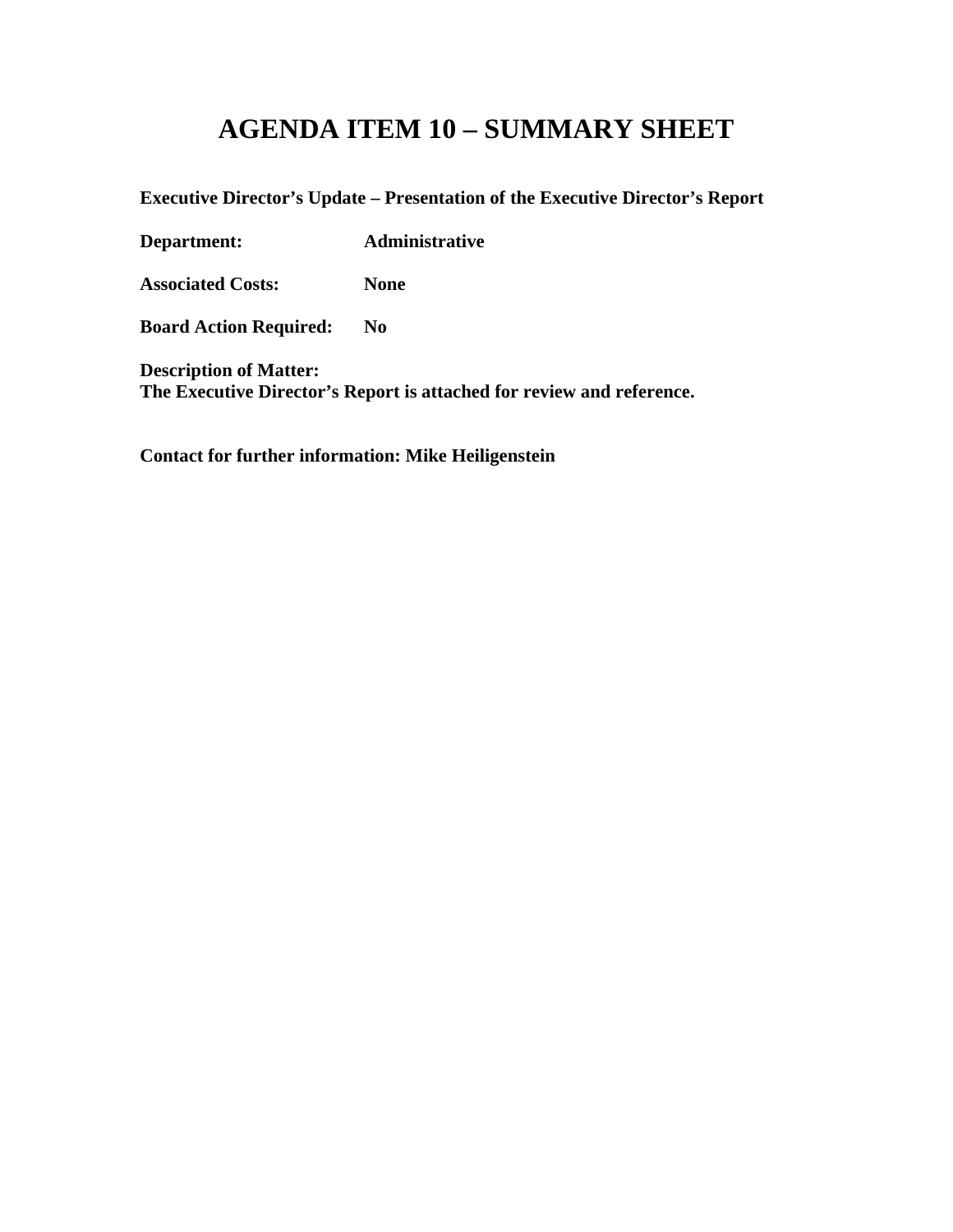

# REPORT TO THE BOARD OF DIRECTORS February 23, 2011

Mike Heiligenstein - Executive Director

# PRIORITY ISSUES



Manor Expressway Design/Build CDA procurement



Federal outlook for funding and financing tools

### ADMINISTRATION

Update on the 82nd Legislative Session The 82nd Session of the Texas Legislature convened on January 11, 2011. The Senate Transportation and Homeland Security Committee welcomes two new members, Senator Chris Harris of Arlington and Senator Juan "Chuy" Hinojosa of McAllen. Senator Tommy Williams of Houston is the chairman of that committee, while Senator Kirk Watson continues to serve as vice-chair. Representative Larry Phillips of Sherman has been appointed to chair the House Transportation Committee, which includes six new members.

Legislation amending various provisions in the RMA Act has been filed in both the House and Senate by Representative Phillips and Senator Robert Nichols, respectively. This legislation would clarify issues related to project financing, add parking structures and transportation reinvestment zones to the list of authorized RMA projects, and give RMAs the same toll collection and enforcement tools as TxDOT, NTTA and HCTRA. Representative Joe Pickett and Senator Nichols have each filed legislation that would expand the purposes for which a transportation reinvestment zone may be used, and legislation that would facilitate the environmental review process for transportation projects. The Mobility Authority supports these important

legislative efforts. Additionally, the Mobility Authority continues to support efforts to extend the authority of RMAs to enter into design build comprehensive development agreements. We anticipate that legislation related to those issues will be filed in the days ahead.

# **OPERATIONS**

#### Customer Toll Account Management System

In March 2010, the Mobility Authority began the process of seeking a private company or companies with customer account management experience interested in issuing their own branded toll tags to customers in Texas. The Mobility Authority issued a Request for Proposals on November 22nd, and proposals were due January 18th. A team composed of Mobility Authority staff and toll industry experts have been reviewing the proposals and meeting one on one with proposers throughout February.

Highway Emergency Response Operator (HERO) Patrol Services Program Since beginning service in September 2010, the HERO motorist assistance program has responded to more than 1,800 incidents along the I-35 corridor. Response to the program has been overwhelmingly positive. The HEROs were able to provide motorist assistance and emergency services support during the ice and snow events earlier this month as well as traffic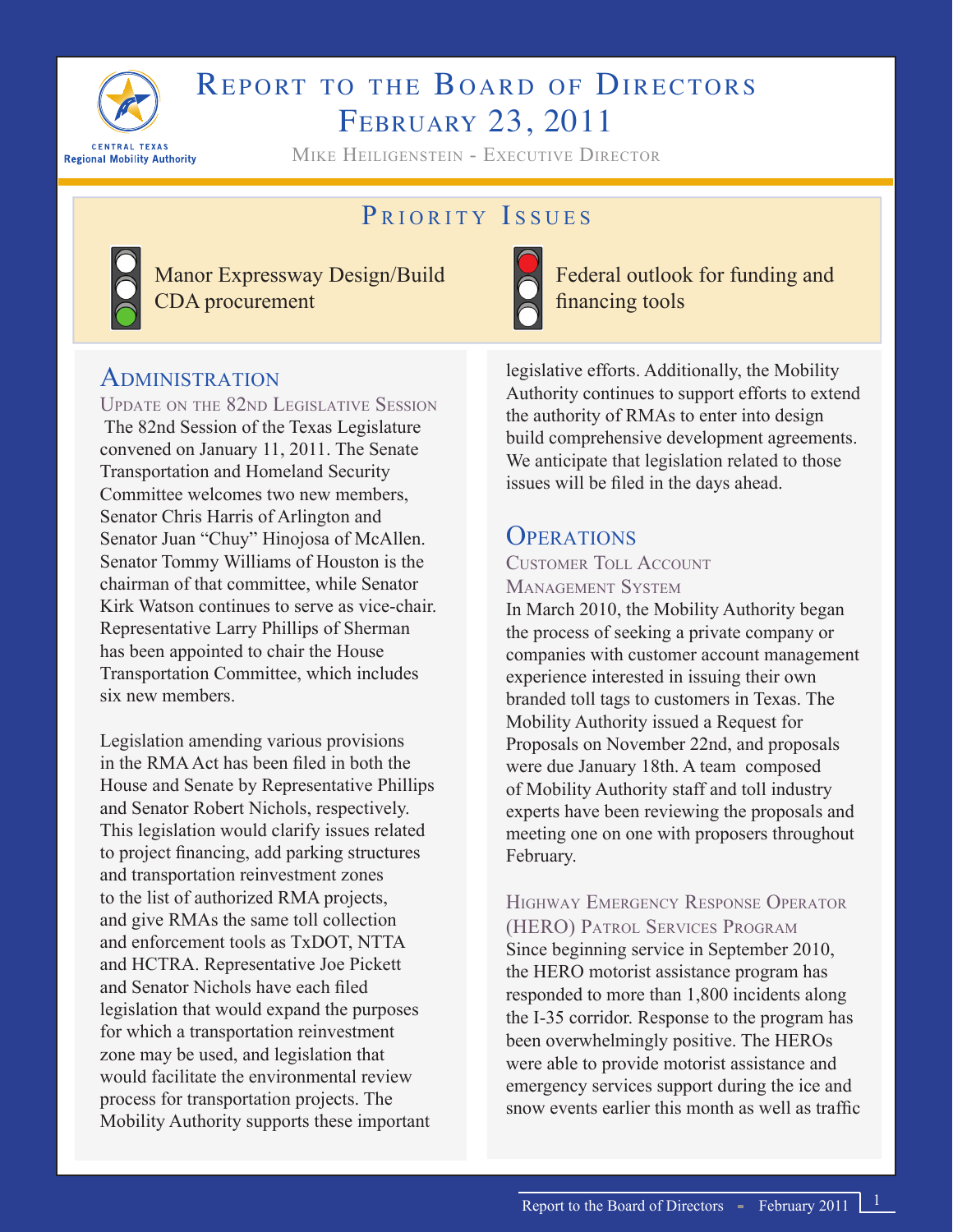management support during the recent weekend closure of I-35 at Ben White.

## PROJECT DEVELOPMENT

#### Manor Expressway Phase 1 **CONSTRUCTION**

Webber set the first bridge beams for the Manor Expressway interchange at US 183 on January 27th. With construction occurring at the intersection of two major US highways, traffic control has been a top priority. To prevent motorist frustration, road closures generally take place at night and are coordinated with TxDOT and emergency services. Webber also continues work on excavation, embankment and retaining walls.

#### Manor Expressway Phase 2 Design/Build Comprehensive Development **AGREEMENT**

Work is continuing on the Design/Build CDA procurement. An expert evaluation team composed of Everett Owen, Owen Consulting, John Fenner, J Fenner Limited, Eric Ploch, PBS&J an Atkins Company and Heather Reavey, HNTB has reviewed and scored the four responses and is making a Best Value recommendation to the Board this month.

#### Right-of-Way

Right-of-way acquisition and negotiations with affected property owners continues for the Manor Expressway between US 183 and Parmer Lane. As parcels are acquired, contractors are doing asbestos testing, asbestos abatement, underground storage tank removal and general demolition on the acquired properties. Acquisition of the parcels for the Manor Expressway from Chimney Hill Boulevard to Parmer Lane have been separated into priority groupings. Offer letters have been

sent, and negotiations are underway for priority parcels. Appraisals and offer letters are under development for lower priority parcels. MoPac Improvement Project

#### PROJECT DEVELOPMENT

The draft Environmental Assessment has been finalized and will be submitted to TxDOT for review this month. The document review process is scheduled for completion in February 2012. Wilbur Smith Associates has completed their operational traffic modeling, which is being used to finalize phase 2 traffic and revenue studies. In addition, staff continues to coordinate with CapMetro on a wide range of issues including their existing and planned transit routes.

#### 183A Extension

#### **CONSTRUCTION**

Webber continues to make progress on the 183A Extension and is focusing its efforts on bridge structure construction, excavation of material and drainage facility construction.

#### SHARED USE PATH

Construction of the 183A shared use path from South Brushy Creek to FM 1431 is 55% complete and the path is on schedule to open this summer.

# COMMUNITY OUTREACH

#### **WEBSITE**

The communications department has launched a new Mobility Authority web site. It is designed to be more modern and user-friendly. While the web address and content has not changed substantially, the menu structure has been re-organized to highlight our numerous projects and direct visitors quickly and easily to the information they're seeking. The new website design also supported the transition to electronic Board books.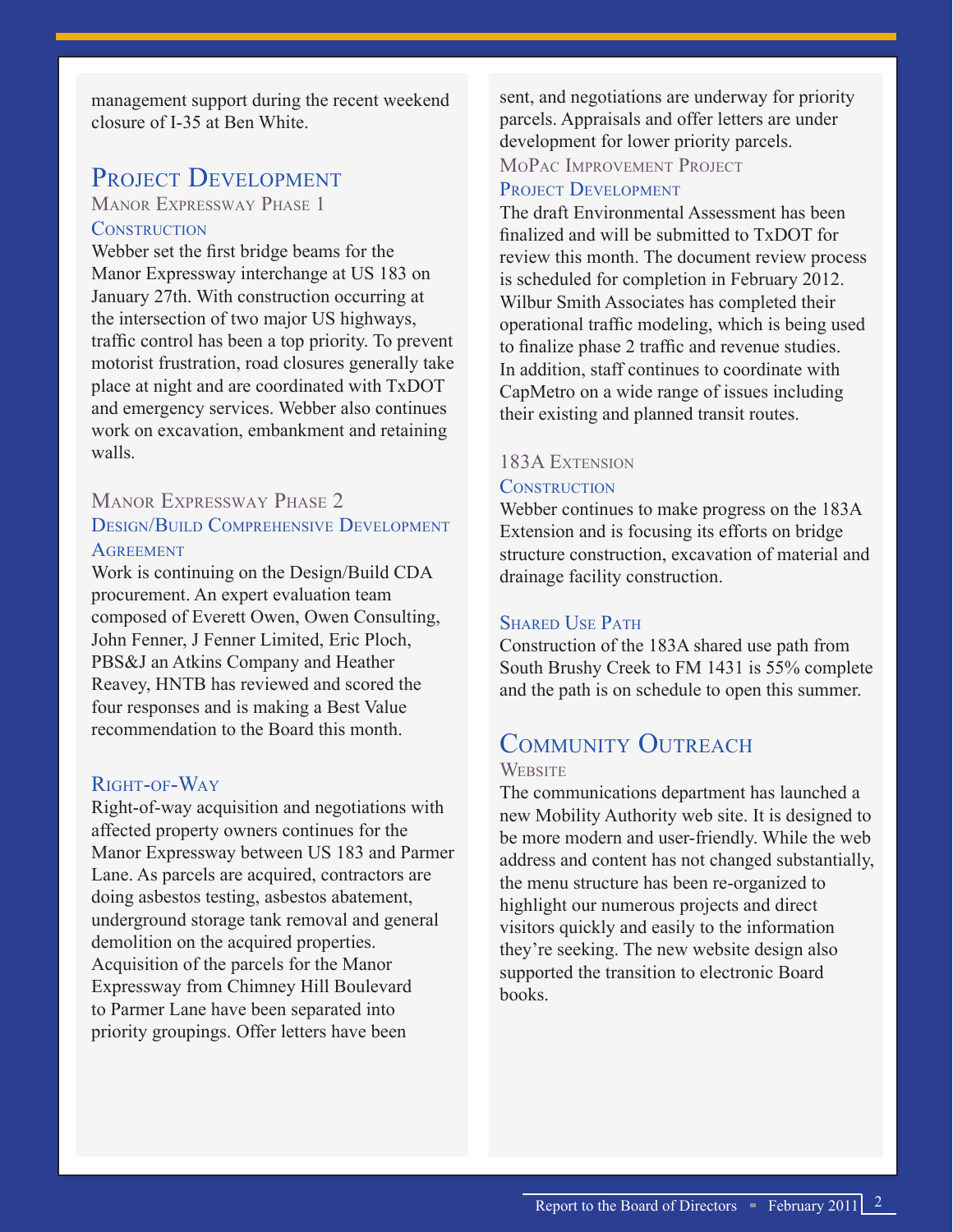#### **HERO
Media
Coverage
Summary**

- KXAN
coverage
–
February
4,
2011
- KVUE
coverage
–
February
8,
2011
- KXAN coverage January 20, 2011
- Williamson
County
Sun
article
–
November
28,
2010

**Service
helps
stranded
winter
drivers Extra
caution
needed
in
snow
and
cold** KXAN Doug Shupe http://www.kxan.com/dpp/news/local/service‐helps‐stranded‐winter‐drivers

When snow accumulates on Central Texas roadways we're advised to stay off them since we're not used to it--but many don't do that.

Fortunately, if drivers get stranded help is only a phone call away.

They
say
country
music
fans
are
the
most
loyal
‐
even
in
cold
and
snow.

Betsy
Horton
is
proof
of
that.

"Oh, it's unbelievable. I'm so excited about Rascal Flatts. I've waited forever to see them. I wouldn't miss it - even if the weather is bad."

Nick james drove to Cedar Park from San Marcos for the Rascal Flatts concert.

"I
got
a
4‐wheel
drive
truck,
so
I
don't
think
it
will
be
a
big
issue.
I'm
more
worried about
everyone
else
crashing
into
me."

"It's going to be a problem - you've just got to be careful."

Brad Tolliver, with the Highway Emergency Response Operation - or HERO patrol provides
a
little
gas
or
tire
changes
to
people
stranded
on
I‐35
from
Round
Rock
to Buda.

The
free
service
began
last
September. Tolliver
recommends
drivers
take
steps
to prevent
breaking
down
in
the
cold.

"They need to make sure their vehicle is maintained - they have proper antifreeze fuel
‐
tires
are
good,"
he
said.

And Tolliver says always have blankets and water in your vehicle, just in case.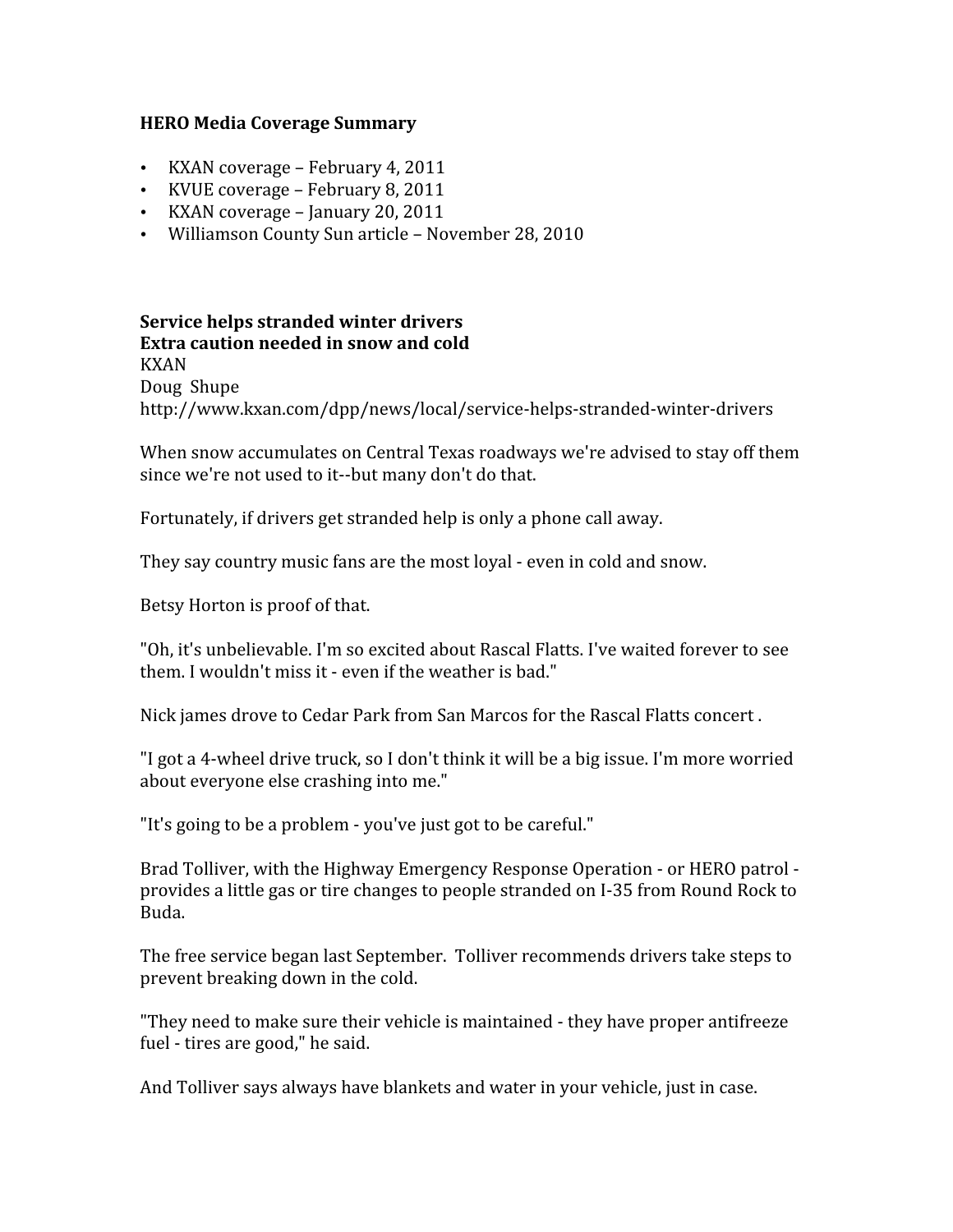"You
never
know.
We've
had
people
stuck
out
here
with
kids
and
say
they
are freezing
to
death,"
said
Tolliver.

And
most
importantly,
he
says,
don't
be
distracted,
tailgate
or
speed
in
wintry conditions.

"It's
bad
out
here
‐
even
when
we
have
clear
weather,"
he
said.

Winter won't stop many, like Horton, from living life. But, she said it will make her more
cautious
behind
the
wheel.

"We'll
manage,
and
get
home,"
said
Horton.

HERO Patrol operates Monday through Friday from 6 a.m. to 10 p.m. The number to call
is
974‐HERO.

#### I-35 HERO project helps stranded motorists for free

KVUE

Rebekah
Hood

Drivers needing assistance on Interstate 35 need look no further than the free HERO program.

The
Texas
Department
of
Transportation
(TxDOT)
and
the
Central
Texas
Regional Mobility
Authority
have
launched
the
Highway
Emergency
Response
Operator (HERO)
program
to
help
motorists
in
need.
HERO
trucks
patrol
I‐35
weekdays between
6
a.m.
and
8
p.m.

Stranded
motorists
can
call
974‐HERO
for
assistance.

HERO
workers
remove
dangerous
roadway
debris,
help
move
stalled
vehicles
off
the road, provide basic repair like changing a flat tire, provide fuel, jump-start batteries, and
help
first
responders
after
an
accident.

So
far,
the
HERO program
has
helped
more
than
1,600
drivers
since
the
program's launch
in
September
2010.

**Free
roadside
assistance
helps
hundreds HERO
program
helps
1,300
in
three
months** KXAN Kate
Weidaw

If
your
car
breaks
down
on
Interstate
35,
chances
are
the
first
person
that
will
help you
out
won't
be
the
tow
truck
driver
but
someone
from
the
Highway
Emergency Response
Operation
program.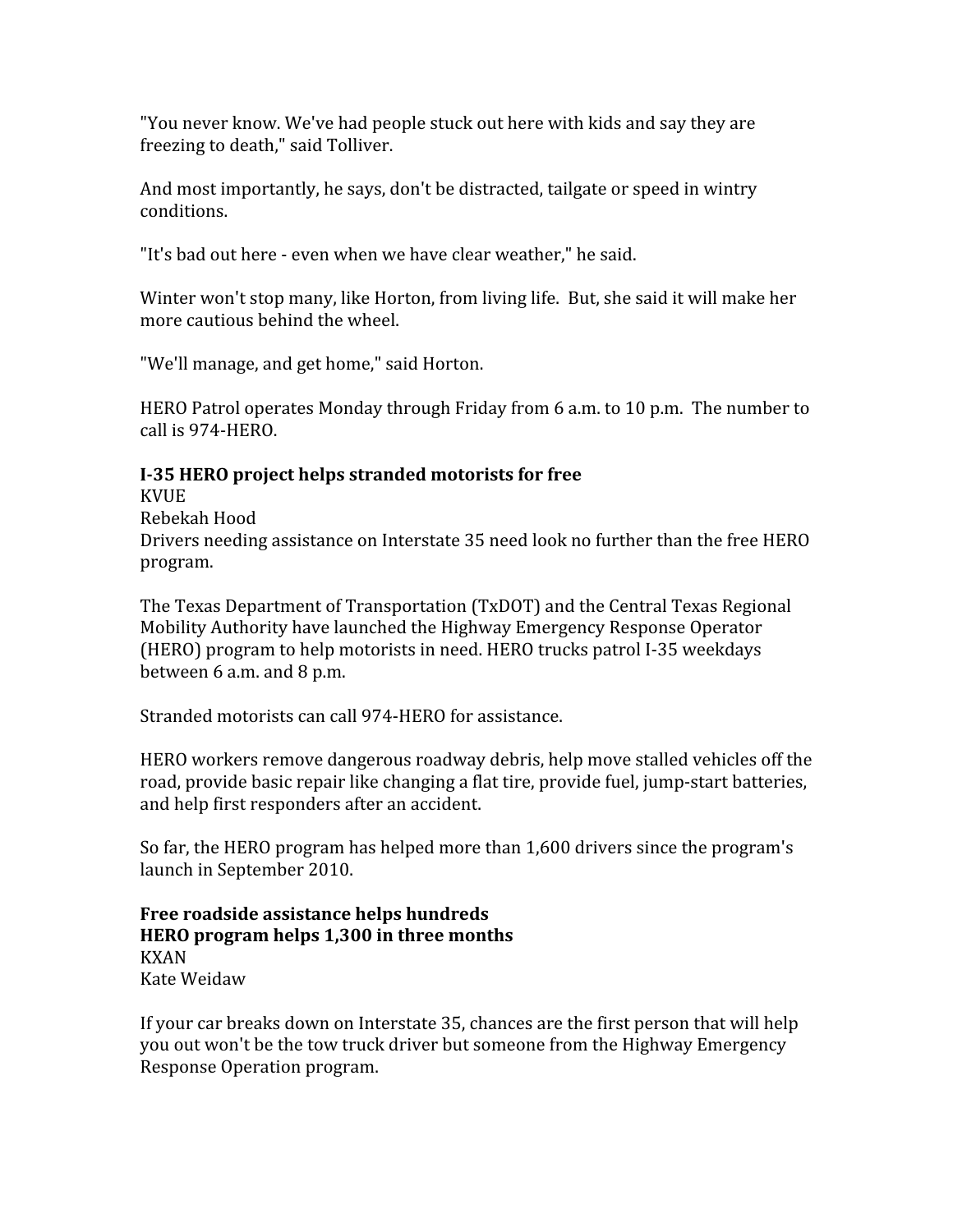It's
been
four
months
since
the roadside
assistance
program
relaunched <http://www.kxan.com/dpp/news/local/hero‐car‐program‐starts‐monday> .
And while they've helped out hundreds of people, turns out not many drivers know they're out there.

Every
morning,
HERO
operator
William
Mackin
loads
up
his
HERO
truck
and
heads out on the highway. He spends his day looking for drivers on the side of the road needing
some
help.

"We've
moved
quite
a
few
vehicles,"
said
Mackin.

Since
September
when
HERO
started
patrolling
I‐35,
they've
helped
out
1,300 motorists.
And
those
numbers
don't
include
the
motorists
helped
in
January.

Something as simple as a stall can quickly back up traffic for miles during rush hour. So the goal with the HERO trucks is to get them to the stranded motorist as quickly as
possible
so
they
can
get
moving
again
and
so
that
traffic
can,
too.

"Everything from flat tires to radiators, to gas. People run out of fuel," said Mike Heiligenstein,
exexcutive
director
of Central
Texas
Regional
Mobility
Authority. <http://www.mobilityauthority.com>

The roadside assistance program is funded with \$2 million in stimulus funds. While the
folks
with
the
CTRMA
know
they've
helped
out
hundreds
of
stranded
motorist, they haven't studied the direct impact their efforts have had on improving traffic flow.

Their
other
big
challenge
is
having
motorists
call
them
directly.
Some
80
percent
of the drivers that have been helped have been found by the HERO operators driving around.

"That's been one of the challenges: making sure we have a public awareness of that," said
Heiligenstein.

Now with only a year and a half left in funding, Mobility Authority officials said they hope to keep it going because they believe it's making an impact on traffic.

"We need to keep it going if we can, so we're looking for sponsors in the corporate community,"
said
Heiligenstein.

Right
now,
the
HERO
program
patrols
I‐35
from
Williamson
to
Hays
counties,
but officials
said
they
hope
to
expand
it
to
U.S.
Highway
183.

Those who are stranded on the side of the road can contact the HERO program by calling
512‐974‐HERO.